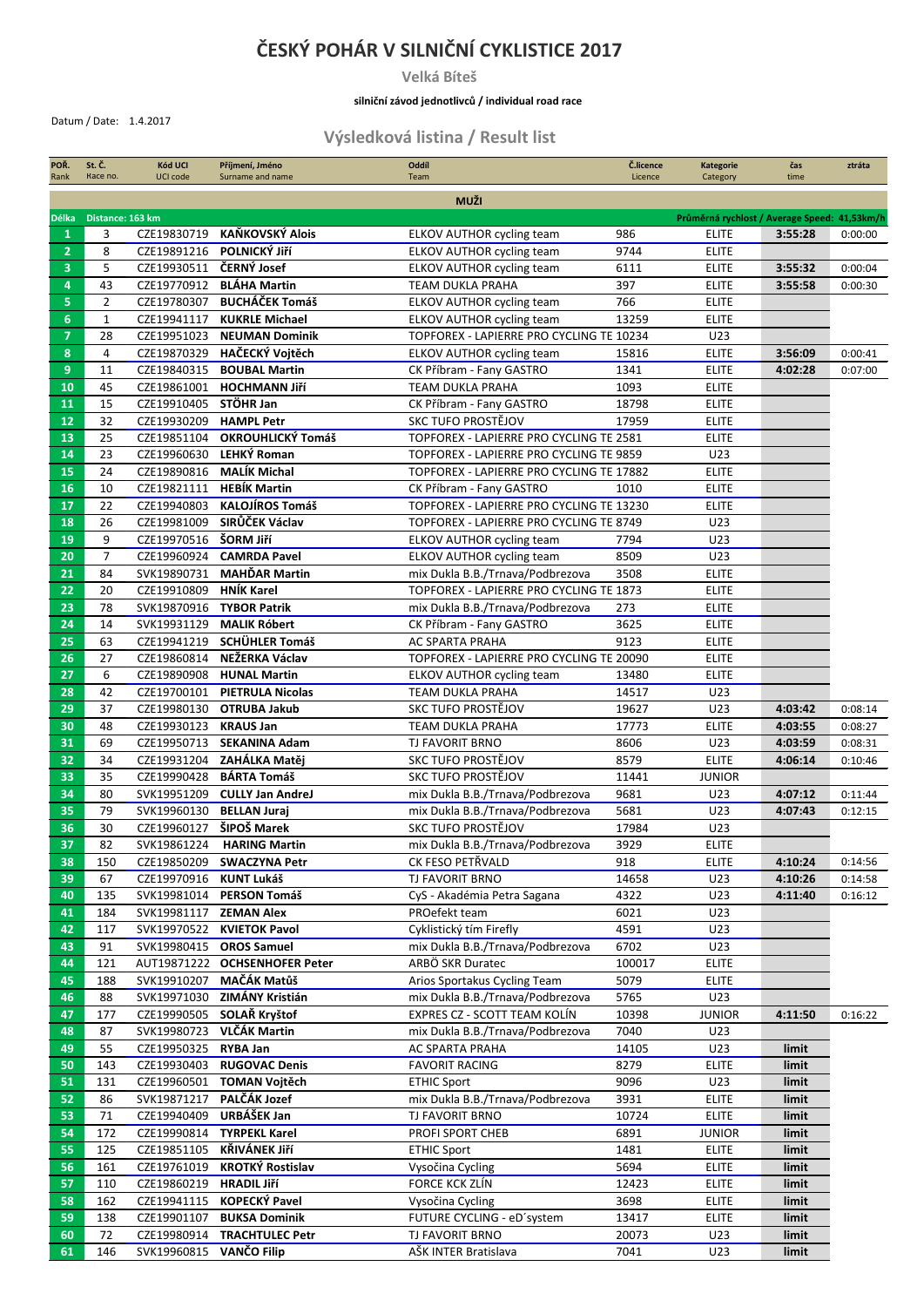| 62       | 103       |                           | AUT19970928 MAHMIC Nedzad         | ARBÖ Denzel WIEN                                   | 100437        | U23                           | limit                    |
|----------|-----------|---------------------------|-----------------------------------|----------------------------------------------------|---------------|-------------------------------|--------------------------|
| 63       | 16        | CZE19910405 STÖHR Pavel   |                                   | CK Příbram - Fany GASTRO                           | 18799         | <b>ELITE</b>                  | limit                    |
| 64       | 142       |                           | CZE19910712 VENDOLSKÝ Ondřej      | <b>FAVORIT RACING</b>                              | 17642         | <b>ELITE</b>                  | limit                    |
| 65       | 120       | aut19900128               | <b>HOPFGARTNER Paul</b>           | ARBÖ SKR Duratec                                   | 100376        | <b>ELITE</b>                  | limit                    |
| 66       | 104       | AUT19981224 STIDL Timo    |                                   | ARBÖ Denzel WIEN                                   | 100391        | U23                           | limit                    |
| 67       | 70        |                           | CZE19930630 ZECHMEISTER Tomáš     | TJ FAVORIT BRNO                                    | 18450         | <b>ELITE</b>                  | limit                    |
| 68       | 96        | CZE19890930 SATKE Tomáš   |                                   | PUSKINAK.CZ                                        | 18712         | <b>ELITE</b>                  | limit                    |
| 69       | 154       |                           | SVK19941227 KRAJÍČEK Matej        | CK Spartak Tlmače                                  | 5407          | <b>ELITE</b>                  | limit                    |
| 70       | 36        |                           | POL19910426 PSZCZOLARSKI Wojciech | SKC TUFO PROSTĚJOV                                 | POL/17/001    | <b>ELITE</b>                  | limit                    |
| 71       | 68        | CZE19980313 CIHLÁŘ Adam   |                                   | TJ FAVORIT BRNO                                    | 20840         | U23                           | limit                    |
| 72       | 31        |                           | CZE19971201 ŠTIBINGR Matěj        | SKC TUFO PROSTĚJOV                                 | 19527         | U23                           | limit                    |
| 73       | 62        |                           | CZE19961125 MODLITBA Vojtěch      | AC SPARTA PRAHA                                    | 9819          | U23                           | limit                    |
| 74       | 51        |                           | CZE19990318 ROZEHNAL Jan          | <b>DUKLA PRAHA</b>                                 | 20149         | <b>JUNIOR</b>                 | limit                    |
| 75       | 129       |                           | CZE19930710 FIERLA Ondřej         | <b>TEAM FORMAN CINELLI</b>                         | 18360         | <b>ELITE</b>                  | limit                    |
| 76       | 85        |                           | SVK19940210 MALOVEC Ľuboš         | mix Dukla B.B./Trnava/Podbrezova                   | 4945          | <b>ELITE</b>                  | limit                    |
| 77       | 155       | SVK19940206 LAJCHA Juraj  |                                   | CK Spartak Tlmače                                  | 5468          | <b>ELITE</b>                  | limit                    |
| 78       | 33        |                           | CZE19950209 LICHNOVSKÝ Luděk      | SKC TUFO PROSTĚJOV                                 | 18205         | U23                           | limit                    |
| 79       | 59        | CZE19950830 FIALA Petr    |                                   | AC SPARTA PRAHA                                    | 18099         | U23                           | limit                    |
| 80       | 164       |                           | CZE19700101 BŘEZINA Jonáš         | MS BIKE ACADEMY RACING                             | 8560          | U23                           | limit                    |
| 81       | 123       |                           | AUT19831002 GAUBITZER Michael     | ARBÖ SKR Duratec                                   | 1002333       | <b>ELITE</b>                  | limit                    |
| 82       | 58        | CZE19951213               | <b>MALÁN Petr</b>                 | <b>AC SPARTA PRAHA</b>                             | 14355         | U23                           | limit                    |
| 83       | 148       |                           | SVK19931114 ZAŤKO Dominik         | AŠK INTER Bratislava                               | 4657          | <b>ELITE</b>                  | limit                    |
| 84       | 81        |                           | SVK19980302 FOLTÁN Adrián         | mix Dukla B.B./Trnava/Podbrezova                   | 6091          | U23                           | limit                    |
| 85       | 173       | CZE19960310 ŠULC Jakub    |                                   | Bike and Ski Bakajda                               | 3358          | U23                           | limit                    |
| 86       | 12        |                           | CZE19960424 GRUBER Pavel          | CK Příbram - Fany GASTRO                           | 13075         | U23                           | <b>DNF</b>               |
| 87       | 18        | CZE19981030 ČAPEK Tomáš   |                                   | TOPFOREX - LAPIERRE PRO CYCLING TE 5939            |               | U23                           | <b>DNF</b>               |
| 88       | 19        | CZE19880112 ENDLER Filip  |                                   | TOPFOREX - LAPIERRE PRO CYCLING TE 17981           |               | <b>ELITE</b>                  | <b>DNF</b>               |
| 89       | 21        |                           | CZE19900925 HOLUB Tomáš           | TOPFOREX - LAPIERRE PRO CYCLING TE 18471           |               | <b>ELITE</b>                  | <b>DNF</b>               |
| 90       | 40        |                           | CZE19970804 SPUDIL Martin         | SKC TUFO PROSTĚJOV                                 | 10880         | U23                           | <b>DNF</b>               |
| 91       | 46        |                           | CZE19960118 KOHOUT Michal         | TEAM DUKLA PRAHA                                   | 7823          | U23                           | <b>DNF</b>               |
| 92       | 64        | CZE19891023               | VOJTĚCH Jonáš                     | AC SPARTA PRAHA                                    | 20729         | <b>ELITE</b>                  | <b>DNF</b>               |
| 93       | 65        | CZE19980616               | <b>DRDEK Dominik</b>              | TJ FAVORIT BRNO                                    | 8397          | U23                           | <b>DNF</b>               |
| 94       | 66        | CZE19980923               | KUČERA Michal                     | TJ FAVORIT BRNO                                    | 12268         | U23                           | <b>DNF</b>               |
| 95       | 74        |                           | CZE19991022 BABOR Daniel          | TJ KOVO PRAHA                                      | 10972         | <b>JUNIOR</b>                 | <b>DNF</b>               |
| 96<br>97 | 90<br>112 |                           | SVK19990217 VARHAŇOVSKÝ Jakub     | mix Dukla B.B./Trnava/Podbrezova<br>FORCE KCK ZLÍN | 5579<br>21552 | <b>JUNIOR</b><br><b>ELITE</b> | <b>DNF</b><br><b>DNF</b> |
| 98       | 114       | SVK19920519 TARAGEL Filip | CZE19840827 KOSTKA Tomáš          | Cyklistický tím Firefly                            | 4087          | <b>ELITE</b>                  | <b>DNF</b>               |
| 99       | 115       | SVK19961114 BABIČ Adrian  |                                   | Cyklistický tím Firefly                            | 6681          | U23                           | <b>DNF</b>               |
| 100      | 116       |                           | SVK19961022 STRMISKA Andrej       | Cyklistický tím Firefly                            | 6009          | U23                           | <b>DNF</b>               |
| 101      | 118       | SVK19980918 SZABO Miklos  |                                   | Kaktus Bike-team Bratislava                        | 6073          | U23                           | <b>DNF</b>               |
| 102      | 126       |                           | CZE19980726 POKORNÝ Petr          | <b>TEAM FORMAN CINELLI</b>                         | 9870          | U23                           | <b>DNF</b>               |
| 103      | 127       |                           | CZE19940915 BITTNER Jakub         | TEAM FORMAN CINELLI                                | 19591         | <b>ELITE</b>                  | <b>DNF</b>               |
| 104      | 128       | CZE19960318               | <b>FIERLA Jan</b>                 | <b>TEAM FORMAN CINELLI</b>                         | 13829         | U23                           | <b>DNF</b>               |
| 105      | 132       | CZE19941024 LANT Antonín  |                                   | <b>TEAM FORMAN CINELLI</b>                         | 13717         | <b>ELITE</b>                  | <b>DNF</b>               |
| 106      | 133       | SVK19980903 VOJTEK Miloš  |                                   | CyS - Akadémia Petra Sagana                        | 7223          | U23                           | <b>DNF</b>               |
| 107      | 137       |                           | SVK19970906 HLOŽA Michal          | CyS - Akadémia Petra Sagana                        | 6501          | U23                           | <b>DNF</b>               |
| 108      | 147       |                           | SVK19930805 ŠMÝKAL Martin         | AŠK INTER Bratislava                               | 3644          | <b>ELITE</b>                  | <b>DNF</b>               |
| 109      | 153       | SVK19761017               | <b>BRONIŠ Roman</b>               | CK Spartak Tlmače                                  | 265           | <b>ELITE</b>                  | <b>DNF</b>               |
| 110      | 166       | SVK19990322 MELIŠ Matúš   |                                   | Finančné centrum Team                              | 7858          | <b>JUNIOR</b>                 | <b>DNF</b>               |
| 111      | 171       | CZE19920501 LASÁK Matěj   |                                   | <b>MAX CURSOR</b>                                  | 15554         | <b>ELITE</b>                  | <b>DNF</b>               |
| 112      | 178       | CZE19860519 HUDEČEK JIří  |                                   | <b>GIANT Trans Brdy Team</b>                       | 7115          | <b>ELITE</b>                  | <b>DNF</b>               |
| 113      | 180       | CZE19990501 RYBÍN Daniel  |                                   | Mapei Merida Kaňkovský                             | 8202          | <b>JUNIOR</b>                 | <b>DNF</b>               |
| 114      | 95        | CZE19970115               | <b>MACH Ondřej</b>                | PUSKINAK.CZ                                        | 21642         | U23                           | <b>DNF</b>               |
| 115      | 182       | SVK19971012 SZÁSZ Adam    |                                   | PROefekt team                                      | 6433          | U23                           | <b>DNF</b>               |
| 116      | 149       | SVK19941031 VANČO Jakub   |                                   | AŠK INTER Bratislava                               | 6525          | <b>ELITE</b>                  | <b>DNF</b>               |
| 117      | 29        | CZE19960618 PETRUŠ Jiří   |                                   | TOPFOREX - LAPIERRE PRO CYCLING TE 12841           |               | U23                           | <b>DNF</b>               |
| 118      | 56        | CZE19850514 NESVEDA Jiří  |                                   | AC SPARTA PRAHA                                    | 3969          | <b>ELITE</b>                  | <b>DNF</b>               |
| 119      | 169       |                           | CZE19880227 KALITA Tomáš          | <b>SK BAGBIKE</b>                                  | 3747          | <b>ELITE</b>                  | <b>DNF</b>               |
| 120      | 124       |                           | AUT199880815 GRATZ Johannes       | ARBÖ SKR Duratec                                   | 100563        | <b>ELITE</b>                  | <b>DNF</b>               |
| 121      | 41        |                           | CZE19971015 STRUPEK Matyáš        | TEAM DUKLA PRAHA                                   | 11747         | U23                           | <b>DNF</b>               |
| 122      | 152       | CZE19851117 DUŽÍK Josef   |                                   | CK FESO PETŘVALD                                   | 4507          | <b>ELITE</b>                  | <b>DNF</b>               |
| 123      | 151       |                           | CZE19820917 JAVOREK Petr          | CK FESO PETŘVALD                                   | 1494          | <b>ELITE</b>                  | <b>DNF</b>               |
| 124      | 76        | CZE19980928               | <b>KOHOUT Martin</b>              | TJ KOVO PRAHA                                      | 21125         | U23                           | <b>DNF</b>               |
| 125      | 39        |                           | POL19891103 TEKLINSKI Adrian      | SKC TUFO PROSTĚJOV                                 | POL/17/001    | <b>ELITE</b>                  | <b>DNF</b>               |
| 126      | 168       |                           | CZE19750918 PYTEL Jaromír         | <b>SK BAGBIKE</b>                                  | 20268         | <b>ELITE</b>                  | <b>DNF</b>               |
| 127      | 108       | CZE19790316 SLAVÍK JIří   |                                   | FORCE KCK ZLÍN                                     | 16169         | <b>ELITE</b>                  | <b>DNF</b>               |
| 128      | 176       |                           | CZE19981204 MEIŠNER Libor         | <b>CYCLING BRNO</b>                                | 21760         | U23                           | <b>DNF</b>               |
| 129      | 106       |                           | AUT19861102 WINTER Lukas          | ARBÖ Denzel WIEN                                   | 100447        | <b>ELITE</b>                  | <b>DNF</b>               |
| 130      | 130       |                           | CZE19950920 HRACHOVINA Eduard     | <b>TEAM FORMAN CINELLI</b>                         | 17408         | U23                           | <b>DNF</b>               |
| 131      | 181       | SVK19850812               | <b>KARAS Juraj</b>                | PROefekt team                                      | 6101          | <b>ELITE</b>                  | <b>DNF</b>               |
| 132      | 192       | POL1996                   | <b>ADAMMCZYK Dawid</b>            | TC Chrobry SCOTT Głogów                            | 0             | U23                           | <b>DNF</b>               |
| 133      | 102       |                           | AUT19931010 KONCZER Midizel       | ARBÖ Denzel WIEN                                   | 100121        | <b>ELITE</b>                  | <b>DNF</b>               |
| 134      | 165       | SVK19991227 FILO Matej    |                                   | Finančné centrum Team                              | 7167          | <b>JUNIOR</b>                 | <b>DNF</b>               |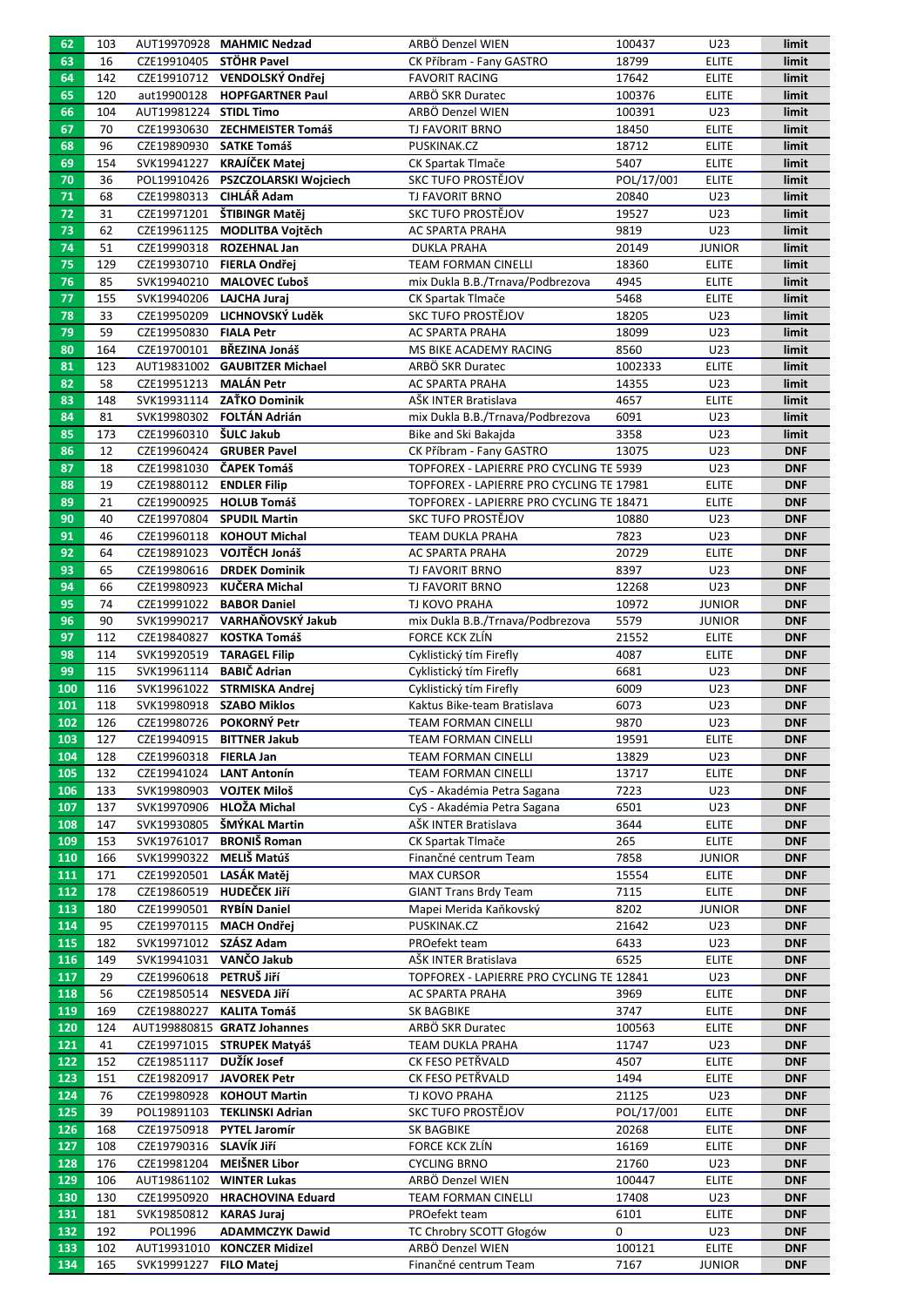| 135              | 75  | CZE19980802           | <b>CHARALAMBIDIS Denis</b>   | <b>TJ KOVO PRAHA</b>             | 9185    | U23           | <b>DNF</b> |
|------------------|-----|-----------------------|------------------------------|----------------------------------|---------|---------------|------------|
| 136              | 94  | CZE19920621           | KOUKAL Štěpán                | PUSKINAK.CZ                      | 20772   | <b>ELITE</b>  | <b>DNF</b> |
| 137              | 189 | CZE19940310           | <b>TVRZ Lukáš</b>            | <b>TRUXXXIK Cycling</b>          | 20770   | <b>ELITE</b>  | <b>DNF</b> |
| 138              | 113 | CZE19880921           | <b>BRÁZDIL JIří</b>          | <b>FORCE KCK ZLÍN</b>            | 14539   | <b>ELITE</b>  | <b>DNF</b> |
| 139              | 170 | CZE19820227           | <b>HOLUB Milan</b>           | <b>SK BAGBIKE</b>                | 1601491 | <b>ELITE</b>  | <b>DNF</b> |
| 140              | 107 | CZE19670826           | <b>ODVÁRKA Ivo</b>           | <b>FORCE KCK ZLÍN</b>            | 1601543 | <b>ELITE</b>  | <b>DNF</b> |
| 141              | 185 | SVK19980324           | KOVÁČ Milan                  | PROefekt team                    | 5908    | U23           | <b>DNF</b> |
| 142              | 186 | SVK19971212           | KOVÁČIK Vladimír             | PROefekt team                    | 5733    | U23           | <b>DNF</b> |
| 143              | 167 | SVK19980618           | <b>BACO Matej</b>            | Finančné centrum Team            | 7859    | U23           | <b>DNF</b> |
| 144              | 97  | CZE19860909           | <b>NESET Jan</b>             | PUSKINAK.CZ                      | 20061   | <b>ELITE</b>  | <b>DNF</b> |
| 145              | 89  |                       | SVK19990508 CHREN Martin     | mix Dukla B.B./Trnava/Podbrezova | 6672    | <b>JUNIOR</b> | <b>DNF</b> |
| 146              | 179 |                       | CZE19891102 BERAN Ondřej     | <b>KC SLAVIA PRAHA</b>           | 21584   | <b>ELITE</b>  | <b>DNF</b> |
| 147              | 160 | CZE19940419           | <b>FRKAL Jakub</b>           | <b>TJ SIGMA HRANICE</b>          | 11073   | <b>ELITE</b>  | <b>DNF</b> |
| 148              | 140 |                       | CZE19900718 TRUNČÍK Filip    | FUTURE CYCLING - eD'system       | 1601590 | <b>ELITE</b>  | <b>DNF</b> |
| 149              | 144 | CZE19980604           | SWÁROVSKÝ Michal             | ALLTRAINING.CZ                   | 5370    | U23           | <b>DNF</b> |
| 150              | 145 | CZE19960417           | <b>RYDVAL Filip</b>          | ALLTRAINING.CZ                   | 19568   | U23           | <b>DNF</b> |
| 151              | 191 | POL1998               | <b>KLOC Dawid</b>            | TC Chrobry SCOTT Głogów          | 0       | U23           | <b>DNF</b> |
| 152              | 187 | CZE19980327           | <b>KOZÁK Matouš</b>          | ZPcyklo PROOFY Corratec team     | 21620   | U23           | <b>DNF</b> |
| 153              | 50  | CZE19981209           | ŠIMEK Jan                    | <b>TEAM DUKLA PRAHA</b>          | 8328    | U23           | <b>DNF</b> |
| 154              | 49  | CZE19700101           | ŠMÍDA Martin                 | <b>TEAM DUKLA PRAHA</b>          | 5296    | U23           | <b>DNF</b> |
| 155              | 101 |                       | AUT19980208 HOFFMANN Tristan | ARBÖ Denzel WIEN                 | 100241  | U23           | <b>DNF</b> |
| 156              | 105 |                       | AUT19700601 TENOR Wolfgang   | ARBÖ Denzel WIEN                 | 100141  | <b>ELITE</b>  | <b>DNF</b> |
| 157              | 156 |                       | SVK19850917 BÁTORA Lukáš     | CK Spartak Tlmače                | 1137    | <b>ELITE</b>  | <b>DNF</b> |
| 158              | 183 |                       | SVK19920310 HOJDÍK Vladimír  | PROefekt team                    | 7156    | <b>ELITE</b>  | <b>DNF</b> |
| 159              | 157 | CZE19970907 ŘEZÁČ Dan |                              | CK TEAM BIKE BŘEZOVÁ             | 21069   | U23           | <b>DNF</b> |
| 160              | 175 | CZE19970421           | <b>MATĚJČEK Martin</b>       | <b>CYCLING ACADEMY TOABOR</b>    | 9097    | U23           | <b>DNF</b> |
| 161              | 17  | CZE19980322           | <b>PLEVA Jan</b>             | CK Příbram - Fany GASTRO         | 20596   | U23           | <b>DNF</b> |
| $\overline{162}$ | 158 | CZE19910328           | <b>KODL Pavel</b>            | CK TEAM BIKE BŘEZOVÁ             | 16337   | <b>ELITE</b>  | <b>DNF</b> |
| 163              | 13  | CZE19870621 KALA Jiří |                              | CK Příbram - Fany GASTRO         | 10641   | <b>ELITE</b>  | <b>DNF</b> |
| 164              | 77  | CZE19960229           | ČERNOHORSKÝ David            | TJ KOVO PRAHA                    | 21565   | U23           | <b>DNF</b> |
| 165              | 139 | CZE19831002           | ČER Tomáš                    | FUTURE CYCLING - eD'system       | 5118    | <b>ELITE</b>  | <b>DNF</b> |
| 166              | 159 | CZE19940611           | ŠRÁMEK Vít                   | <b>TJ SIGMA HRANICE</b>          | 9158    | <b>ELITE</b>  | <b>DNF</b> |
| 167              | 193 | POL1996               | <b>TUREK Kamil</b>           | TC Chrobry SCOTT Głogów          | 0       | U23           | <b>DNF</b> |
| 168              | 190 | POL1996               | <b>BOROWSKI Jedrzej</b>      | TC Chrobry SCOTT Głogów          | 0       | U23           | <b>DNF</b> |
| 169              | 47  | CZE19980730           | <b>DIRIGL Filip</b>          | <b>TEAM DUKLA PRAHA</b>          | 20294   | U23           | <b>DNS</b> |
| počet            |     | Počet startujích: 168 |                              |                                  |         |               |            |

|                         |                | 1GPM        |                        |                                          |       |              | body           |
|-------------------------|----------------|-------------|------------------------|------------------------------------------|-------|--------------|----------------|
| 1                       | 82             | SVK19861224 | <b>HARING Martin</b>   | mix Dukla B.B./Trnava/Podbrezova         | 3929  | <b>ELITE</b> | 3              |
| $\overline{2}$          | 114            | SVK19920519 | <b>TARAGEL Filip</b>   | Cyklistický tím Firefly                  | 4087  | <b>ELITE</b> | $\overline{2}$ |
| $\overline{3}$          | 19             | CZE19880112 | <b>ENDLER Filip</b>    | TOPFOREX - LAPIERRE PRO CYCLING TE 17981 |       | <b>ELITE</b> | $\mathbf{1}$   |
|                         |                |             |                        |                                          |       |              |                |
|                         |                | 2GPM        |                        |                                          |       |              |                |
| 1                       | 5              | CZE19930511 | ČERNÝ Josef            | <b>ELKOV AUTHOR cycling team</b>         | 6111  | <b>ELITE</b> | 3              |
| $\overline{2}$          | 22             | CZE19940803 | <b>KALOJÍROS Tomáš</b> | TOPFOREX - LAPIERRE PRO CYCLING TE 13230 |       | <b>ELITE</b> | 2              |
| $\overline{\mathbf{3}}$ | 82             | SVK19861224 | <b>HARING Martin</b>   | mix Dukla B.B./Trnava/Podbrezova         | 3929  | <b>ELITE</b> | $\mathbf{1}$   |
|                         |                | 3GPM        |                        |                                          |       |              |                |
| $\mathbf{1}$            | 5              | CZE19930511 | ČERNÝ Josef            | <b>ELKOV AUTHOR cycling team</b>         | 6111  | <b>ELITE</b> | 3              |
| $\overline{2}$          | 82             | SVK19861224 | <b>HARING Martin</b>   | mix Dukla B.B./Trnava/Podbrezova         | 3929  | <b>ELITE</b> | $\overline{2}$ |
| 3                       | 20             | CZE19910809 | <b>HNÍK Karel</b>      | TOPFOREX - LAPIERRE PRO CYCLING TE 1873  |       | <b>ELITE</b> | $\mathbf{1}$   |
|                         |                | GPM celkově |                        |                                          |       |              |                |
| $\mathbf{1}$            | 5              | CZE19930511 | ČERNÝ Josef            | ELKOV AUTHOR cycling team                | 6111  | <b>ELITE</b> | 6              |
| $\overline{2}$          | 82             | SVK19861224 | <b>HARING Martin</b>   | mix Dukla B.B./Trnava/Podbrezova         | 3929  | <b>ELITE</b> | 6              |
| 3                       | 22             | CZE19940803 | <b>KALOJÍROS Tomáš</b> | TOPFOREX - LAPIERRE PRO CYCLING TE 13230 |       | <b>ELITE</b> | $\overline{2}$ |
| 4                       | 20             | CZE19910809 | <b>HNÍK Karel</b>      | TOPFOREX - LAPIERRE PRO CYCLING TE 1873  |       | <b>ELITE</b> | $\mathbf{1}$   |
|                         |                | 1 sprint    |                        |                                          |       |              |                |
| $\mathbf{1}$            | 4              | CZE19870329 | HAČECKÝ Vojtěch        | <b>ELKOV AUTHOR cycling team</b>         | 15816 | <b>ELITE</b> | 3              |
| $\overline{2}$          | 43             | CZE19770912 | <b>BLÁHA Martin</b>    | <b>TEAM DUKLA PRAHA</b>                  | 397   | <b>ELITE</b> | $\overline{2}$ |
| $\overline{\mathbf{3}}$ | $\overline{2}$ | CZE19780307 | <b>BUCHÁČEK Tomáš</b>  | <b>ELKOV AUTHOR cycling team</b>         | 766   | <b>ELITE</b> | $\mathbf{1}$   |
|                         |                | 2 sprint    |                        |                                          |       |              |                |
| $\mathbf{1}$            | 4              | CZE19870329 | HAČECKÝ Vojtěch        | ELKOV AUTHOR cycling team                | 15816 | <b>ELITE</b> | 3              |
| $\overline{2}$          | $\overline{2}$ | CZE19780307 | <b>BUCHÁČEK Tomáš</b>  | ELKOV AUTHOR cycling team                | 766   | <b>ELITE</b> | 2              |
| $\overline{3}$          | 43             | CZE19770912 | <b>BLÁHA Martin</b>    | <b>TEAM DUKLA PRAHA</b>                  | 397   | <b>ELITE</b> | $\mathbf{1}$   |